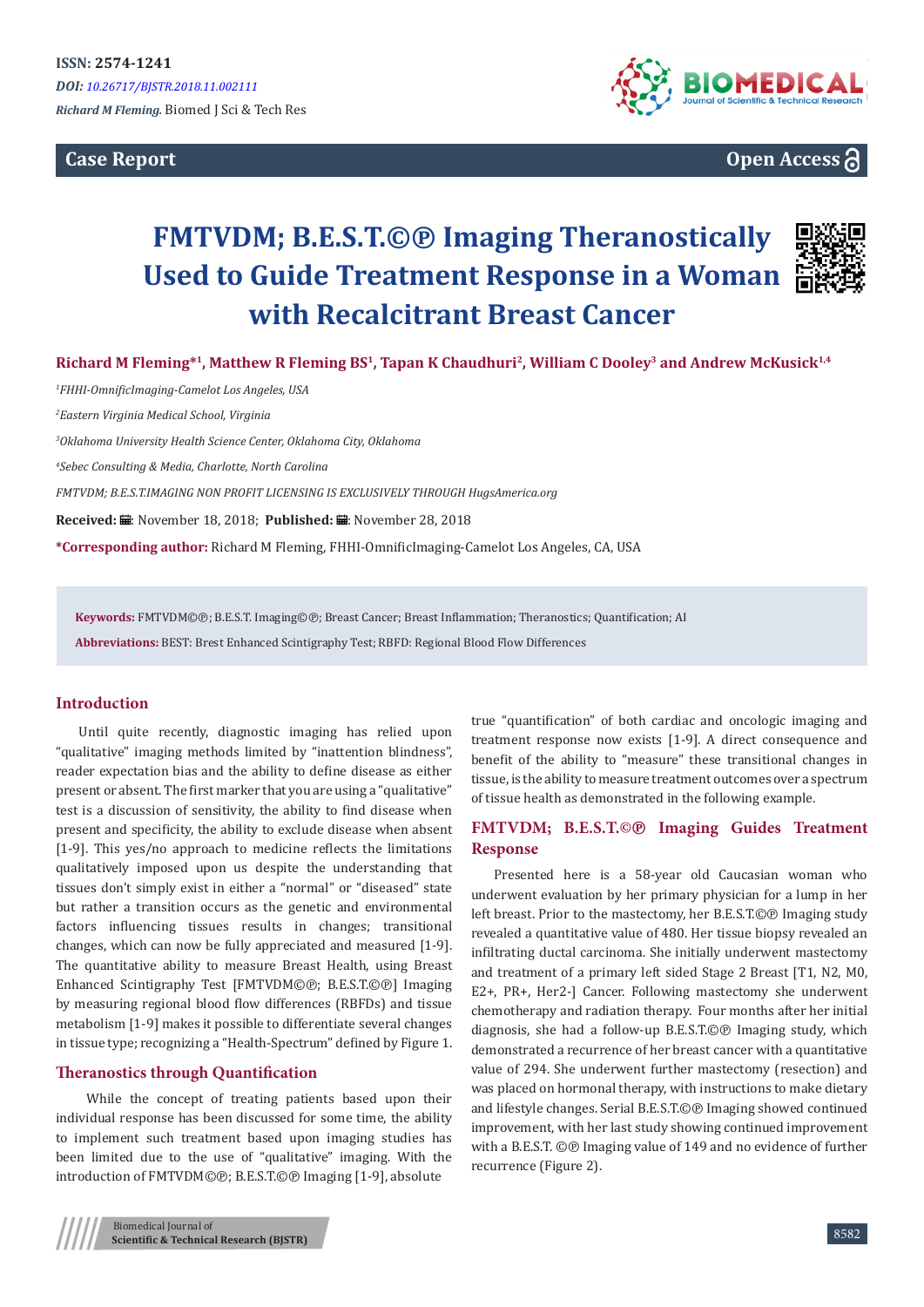

## **Figure 1:** Health-Spectrum.

The interaction between cellular genetics and environmental factors consequently influence changes in tissue resulting in transitional changes including regional blood flow differences and metabolism. At one end of the spectrum is the absence of life, which may or may not be associated with a significant accumulation of cellular debris, inter alia, intercellular calcium, which may occur prior to the actual loss of cellular "life". In order of increasing regional blood flow and cellular metabolism are what is considered to be the "normal" state of a given tissue; resulting changes occurring due to an increased signaling and consequential accumulation of an inflammatory state; sequentially followed by further changes in tissue transitioning through increasingly metabolically active tissue with increased metabolic activity and demands for increased regional blood flow, until arriving at a tissue state where the expected controls and functionality of tissue no longer exist; what has classically been defined as "cancer." Implicit in this understanding is the appreciation that this continuum across transitional states reflects the interrelationship between these various "Health-Spectrum" states, which

- a) are not defined by some arbitrary absolute cutoffs between tissue states,
- b) demonstrate the ability of tissues to transition in either direction towards "normalization" or towards "cancer" and

c) allow for the absolute measurement of the affect of treatment upon any of these tissue states across the "Health-Spectrum" providing the ability to direct care at the "patient-specific" level, improving outcomes across these transitional states; saving time, money and most importantly lives.

8583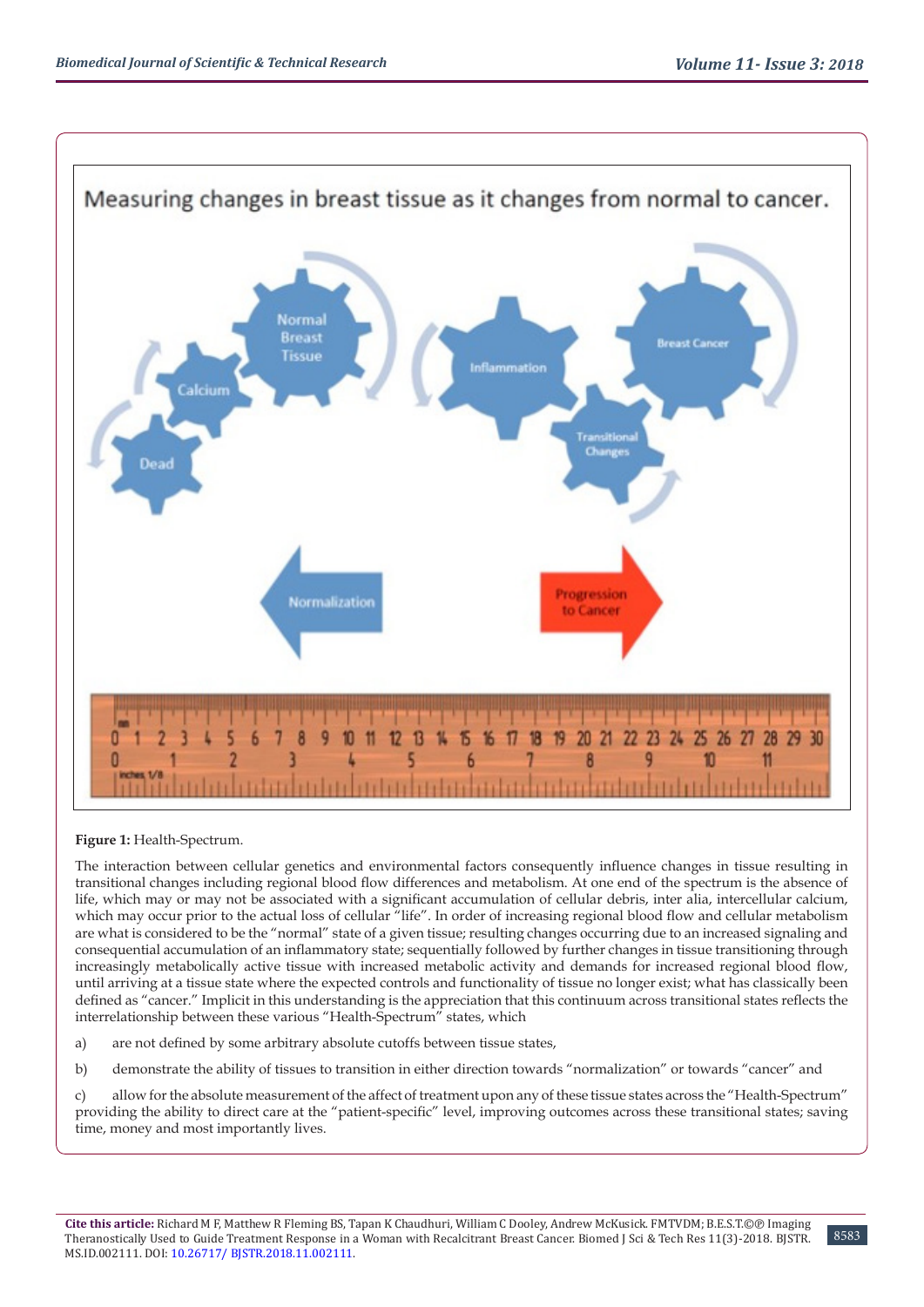

**Figure 2:** Sequential follow-up of a woman's primary breast cancer.

Breast Enhanced Scintigraphy Test (B.E.S.T.©®) Imaging demonstrated a primary cancer in the left breast of a woman following referral by her primary care physician. She underwent initial treatment followed by a follow-up B.E.S.T.©℗ Imaging study, which showed recurrence of her cancer with a measurement of 294. She underwent further treatment and monitoring, which showed serial improvements. The final B.E.S.T.©® Imaging study revealed no evidence of breast cancer with a value of 149.

8584